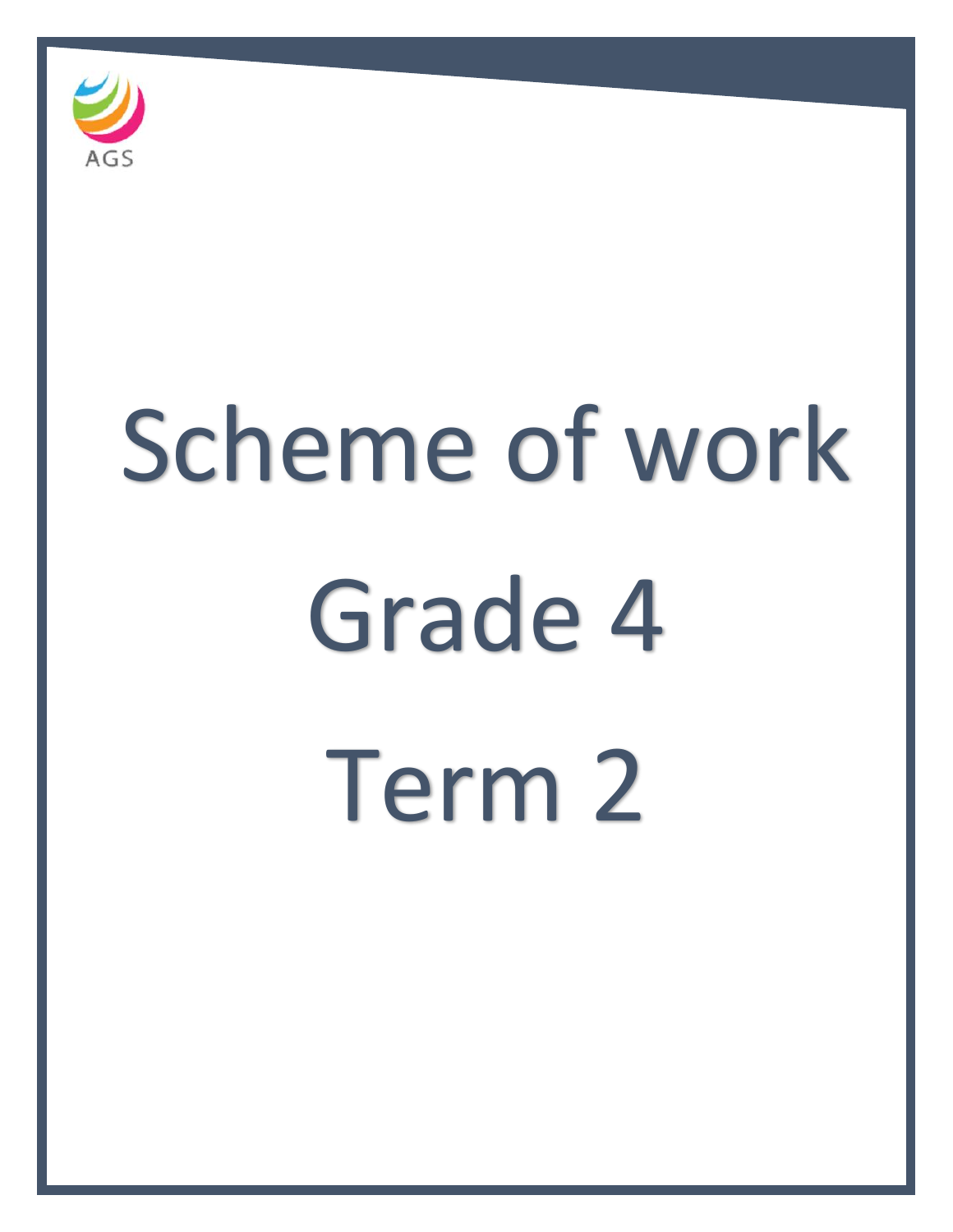

# **Unit 1**

Our first unit 'Just Imagine' uses three genres to explore story structure: modern children's literature, a historical fiction book and a fable. The stories are linked by an 'animal as character theme'. Pupils explore the benefit of reading blurbs and sharpen their visual literacy skills. They investigate the different ingredients in a successful story 'recipe' and try their hand at presenting a dramatic reading and a storyboard role play. Reading aloud is an important feature of this unit.

### **Aims and Objectives:**

## **By the end of the unit, pupils will be able to:**

- read a blurb for meaning
- develop their visual literacy
- sequence key plot events
- predict a story ending
- present a dramatic reading
- present a storyboard/role play of a story.

### **Skills Development**

### **During the course of this unit, pupils will:**

- learn about apostrophes, contractions and possessive form
- explore the descriptive power of adverbs
- investigate unfamiliar works and phrases
- work with verb tenses in stories
- investigate new ways to form questions
- learn more about dialogue
- differentiate between formal and informal writing.

## **Unit 2**

Our second unit is 'Making the news'. It features predominantly non-fiction texts focusing on information in brochures, news articles and instructional texts. Pupils read to find facts and explore vocabulary as well as look at headlines as a form of summarising. Having developed an understanding of the text types, pupils create their own headlines, introductory paragraphs and finally their own news article through planning, oral presentation and writing.

#### **Aims and Objectives:**

- **By the end of the unit, pupils will be able to:**
- understand the purpose of a brochure and a news article
- identify and compare features of these texts
- increase their vocabulary, spelling and dictionary skills
- develop their comprehension and visual literacy skills
- identify facts and opinions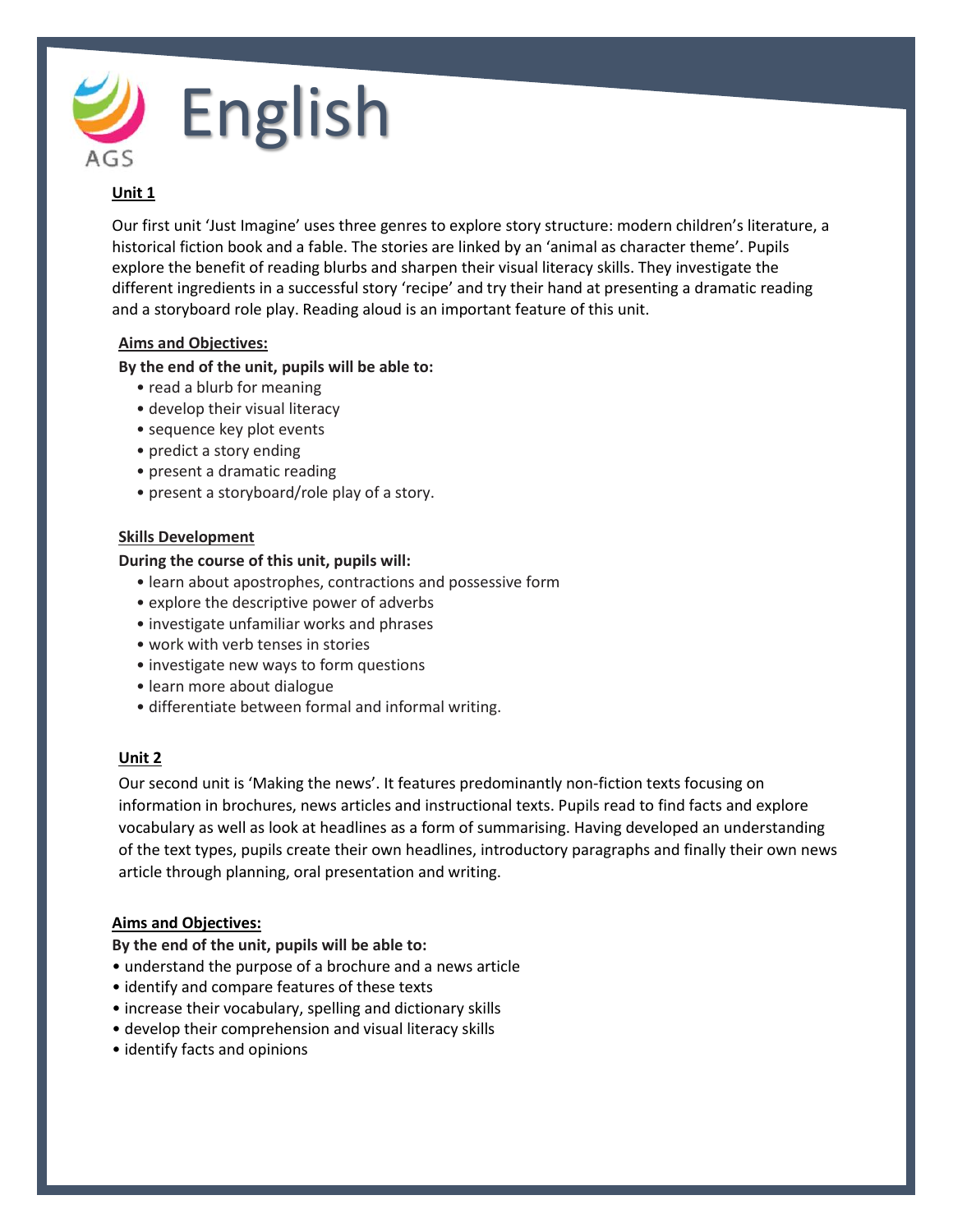#### **Skills Development:**

#### **During the course of this unit, pupils will:**

- read and interpret pictures, words and texts
- identify and order instructions
- summarise information in a brochure and in a news article
- create headlines to engage the reader and summarise an event
- order instructions and events in a story.

## **Unit 3**

Our third unit 'What would you do?' focuses on formal and informal language through the context of true-to-life fiction. Pupils look at different types of informal language and idiomatic speech. Pupils empathise with the different characters and explore how their characters are built up through descriptive detail and dialogue. Pupils practise developing character profiles and develop and perform a play script. Pupils are encouraged to read as writers and notice the vocabulary, sentences and descriptions as part of the writer's toolkit.

### **Aims and Objectives**

### **By the end of the unit, pupils will be able to:**

- understand the different types of informal speech
- appreciate different contexts for formal and informal register
- make predictions about character and plot
- have skimmed to identify significant events and infer meaning
- have explored the link between dialogue and play scripts
- develop and perform a play script.

## **Skills Development**

#### **During the course of this unit, pupils will:**

- extend their range of vocabulary
- explore colloquial and idiomatic speech
- work with degrees of comparison
- extend work on connectives to link sentences
- look at the effect of different sentence lengths
- practise reading aloud and expressing meaning
- practise summarising.

#### **Unit 4**

During our fourth unit, 'Mind Pictures' we focus on creating mind pictures through imagery using different techniques. Pupils are introduced to kennings in both historical and modern contexts and are encouraged to write their own kenning poem focusing on descriptive words, rhyme and rhythm. Pupils use questions and answers in the next poems to develop creative ideas and images. Learners are also introduced to, and revise, specific poetic techniques.

#### **Aims and Objectives**

## **By the end of the unit, pupils will be able to:**

- be exposed to different types of poetry
- differentiate between figurative and literal descriptions
- explore figurative techniques (kennings)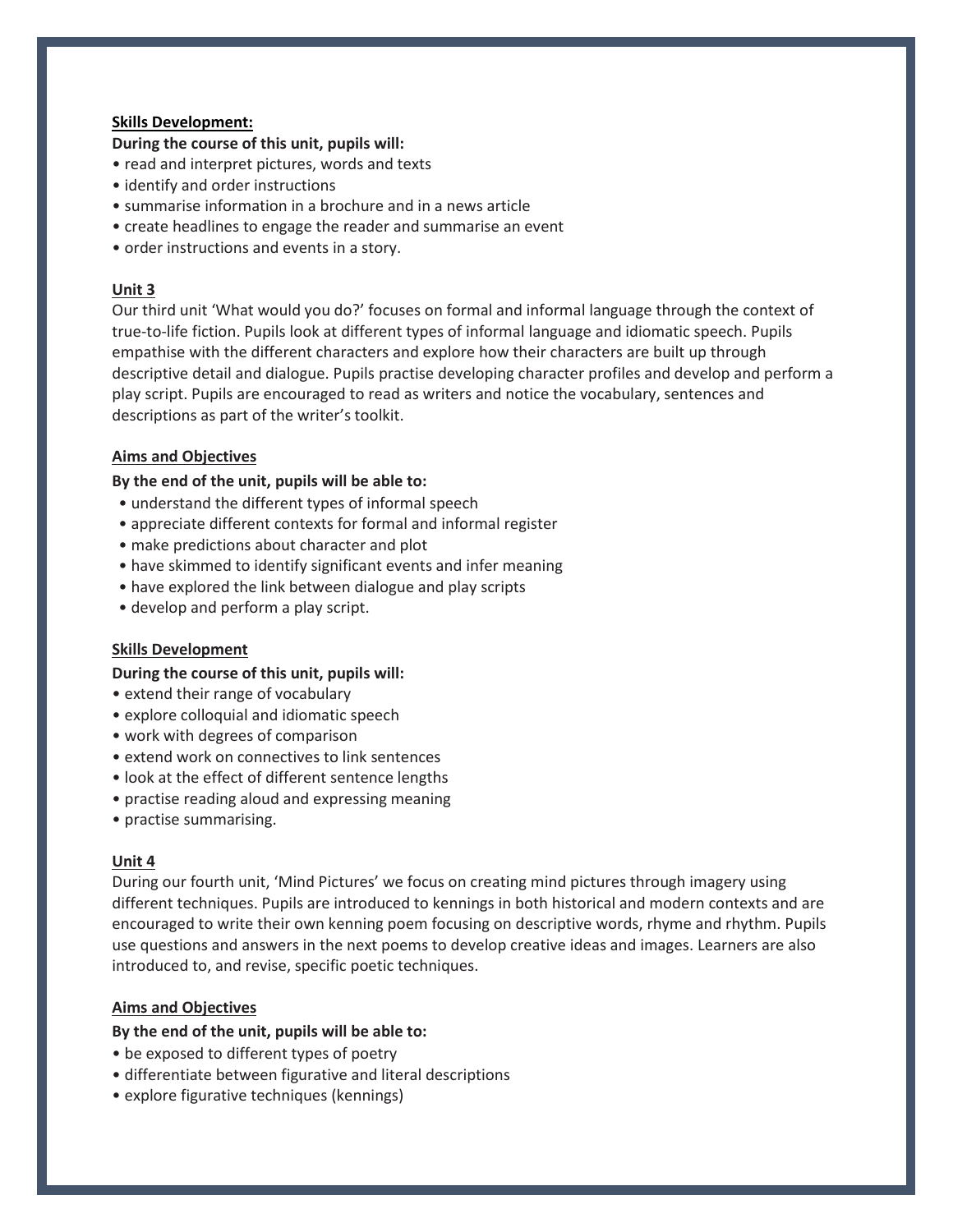- show awareness of rhythm, rhyme, repetition and alliteration
- develop planning and review techniques
- write two different types of poem.

## **Skills Development**

#### **During the course of this unit, pupils will:**

• use specific poetic terminology (poem, stanza, line, rhyme, rhythm, alliteration, repetition, figurative and literal)

- consult a dictionary and thesaurus
- clap and identify simple rhythms
- interpret images
- read aloud focusing on with rhythm, pace and expression, using layout and punctuation as guides
- draw up an extended planning mind map/diagram.

### **Assessment:**

The assessment of the students' learning is ongoing through every lesson. Through verbal and written feedback, we provide students with support and advice in order to move their learning on in every English lesson.

During the term, the students will complete an independent piece of writing at the end of each unit, which we will assess and feedback to the students so they know what they need to work on.

### **Support at home:**

Research indicates that reading is a very strong determiner of how well your child will achieve in all areas of learning and we wish to foster a wonderful reading culture in our school. There is also a strong correlation between achievement and the number of books in your home. To help your child at home, please read with them daily. This can mean reading aloud to your child as well as listening to your child reading aloud to you. Reading can also take many forms; it might be reading signs when out and about, reading online material, games, magazines, subtitles on the television etc.

Please note the importance of 'Mother Tongue' – children's home and first language. It is crucial that children with English as an Additional Language continue to build their ability in their first language in order to support their learning of English and additional languages.

Children also need to learn their spellings (or sounds) daily and then continue to revise them after any spelling assessments or dictations to ensure they have embedded an ever increasing number of spelling rules or sounds. Remember, we are aiming for long term memory rather than short term performance.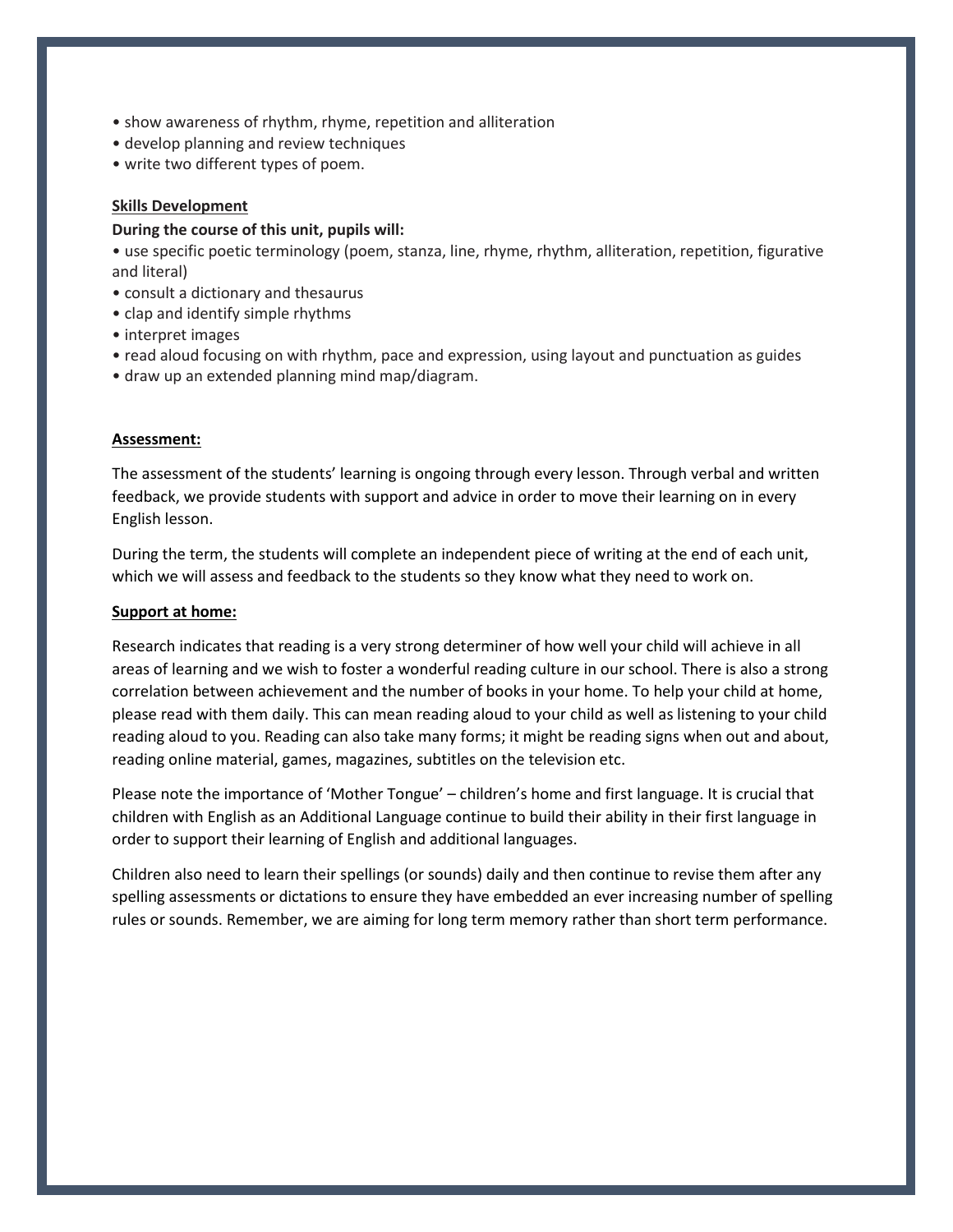

During the second term, Grade 4 will extend their knowledge of numbers and the number system, addition and subtraction as well as multiplication and division. An understanding of the number system and properties of numbers underpins all areas of Mathematics and will be taught in the first half of the second term. Unit 3, measurement is an extension of the work completed in term 1, and will also be covered before the mid-term break. Pupils will be taught geometry after the mid-term break, and we aim to start the work on numbers and problem solving from term 3 before the end of term to accommodate for the shorter school days during Ramadan in term 3.

## **Unit 1**

### **Learning Objectives:**

### **The number system and properties of numbers**

- Work on place value including decimal numbers, particularly in the context of money.
- Count on and back to include numbers below zero.
- Explore sequences, solve puzzles and investigate general statements, particularly about odd and even numbers.

#### **Addition and subtraction**:

- Add three two-digit multipes of 10, and add and subtract near-multiples of 10 or 100 to or from three-digit numbers.
- Find the difference between near-multiples of 100 and subtract a small number to go from more than 100 to less than 100.
- Choose mental and written strategies to add and subtract three-digit numbers.

## **Multiplication and division**:

- Revise and extend earlier work on multiplication and division.
- Increase knowledge of known multiplication table facts to the  $6\times$  and  $9\times$  tables.
- Devise strategies to help them derive further facts from known facts, including how to multiply two single-digit numbers and find doubles of multiples of whole numbers.
- Use table facts to help them choose the most appropriate method for dividing pairs of numbers.
- Understand the need to check whether the answer is reasonable and will know that they can check the result of a division using multiplication.

## **Suggestions for support at home**

Ask your child which number facts they are learning and try to practise these for a few minutes each day, using a range of vocabulary.

## *Dicey division*

Each player chooses five numbers from the list and writes them on a piece of paper.

6 8 9 12 15 18 20 24 30 40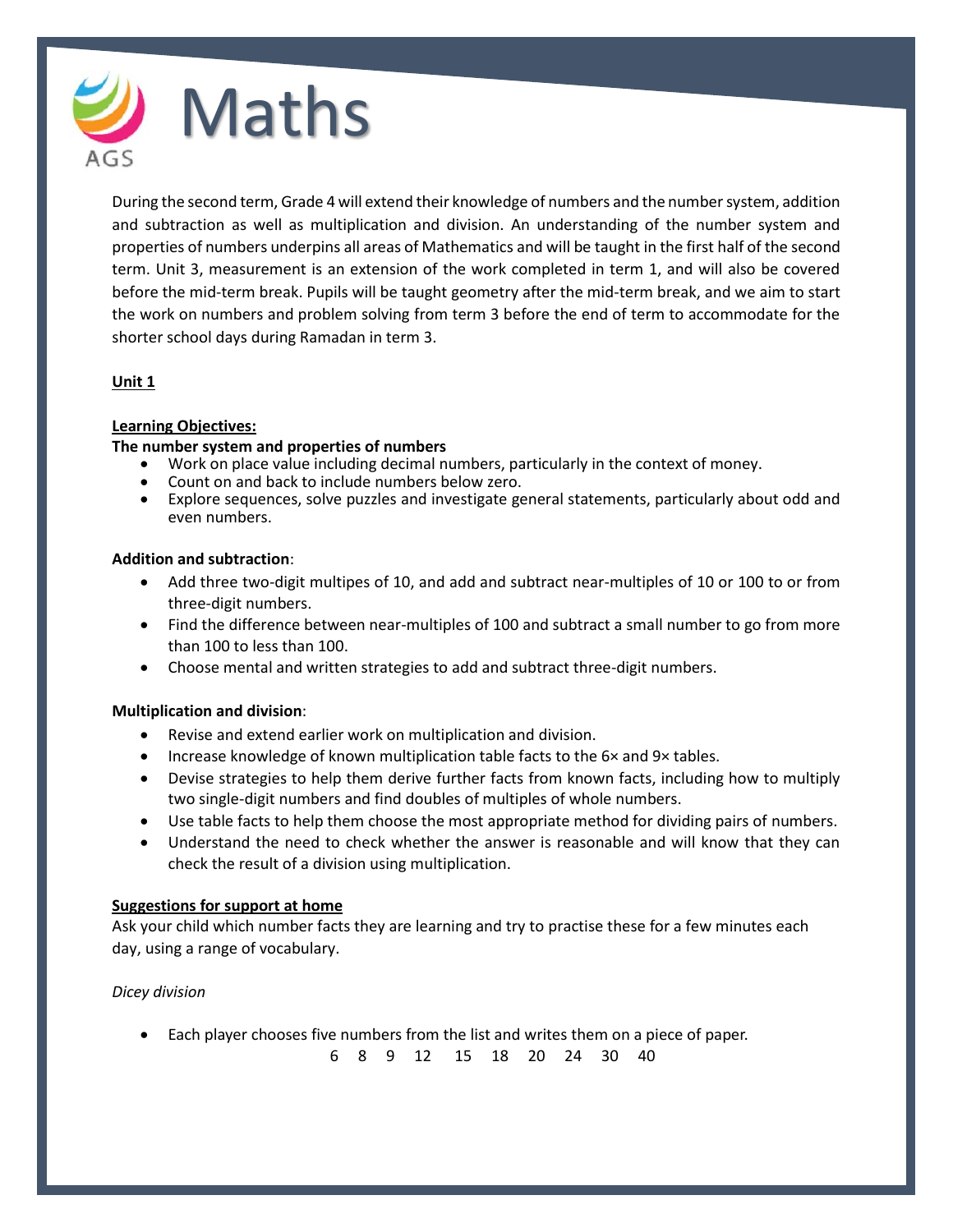Take turns to roll a dice. If the number you roll divides exactly into one of your numbers, cross it out. You can only cross out one number at a time.

*Example: You roll a 3, which goes exactly into 12, so cross out 12.*

The first player to cross out all their numbers wins the game.

## **Unit 2**

### **Learning Objectives:**

### **Angles, position and direction**:

- Increase their understanding of angles, recognising that angles are measured in degrees and can be compared with the size of a right angle.
- Describe and identify the position of a square on a grid of squares and describe routes on a grid.

#### **Symmetry**:

 Develop their understanding of shape, pattern and reflective symmetry (when one half of something is a mirror image of the other half), and become aware of these in our daily life.

### **Two-dimensional and three-dimensional shapes:**

- Extend their range of vocabulary as they sort and classify quadrilateral (four-sided) and other twodimensional shapes.
- Make a range of three-dimensional shapes and recognise these shapes from two-dimensional drawings that could be folded to make the three-dimensional shapes ('nets').

## **Suggestions for support at home**

Look out for shapes in the environment and discuss these with your child. Collect pictures and photographs of interesting shapes, together with boxes and containers. Encourage your child to bring them into school.

- Play 'Guess my shape'. You think of a shape. Your child asks questions to try to identify it but you can only answer 'yes' or 'no'.
- Look for symmetrical objects. Help your child to draw or paint symmetrical pictures or patterns.

## **Unit 3**

## **Learning Objectives:**

**Length:**

- Choose and use the abbreviations mm (millimetre), cm (centimetre) and m (metre) when estimating, measuring and recording length, and demonstrate that they know the meaning of 'centi' and 'milli'.
- Learn how to interpret the scale on different equipment for measuring length and record readings accurately.

**Time**:

- Improve how they read and tell the time on digital and analogue clocks, using am, pm and 12hour clock notation.
- Use calendars to solve problems and develop their methods of calculating time intervals.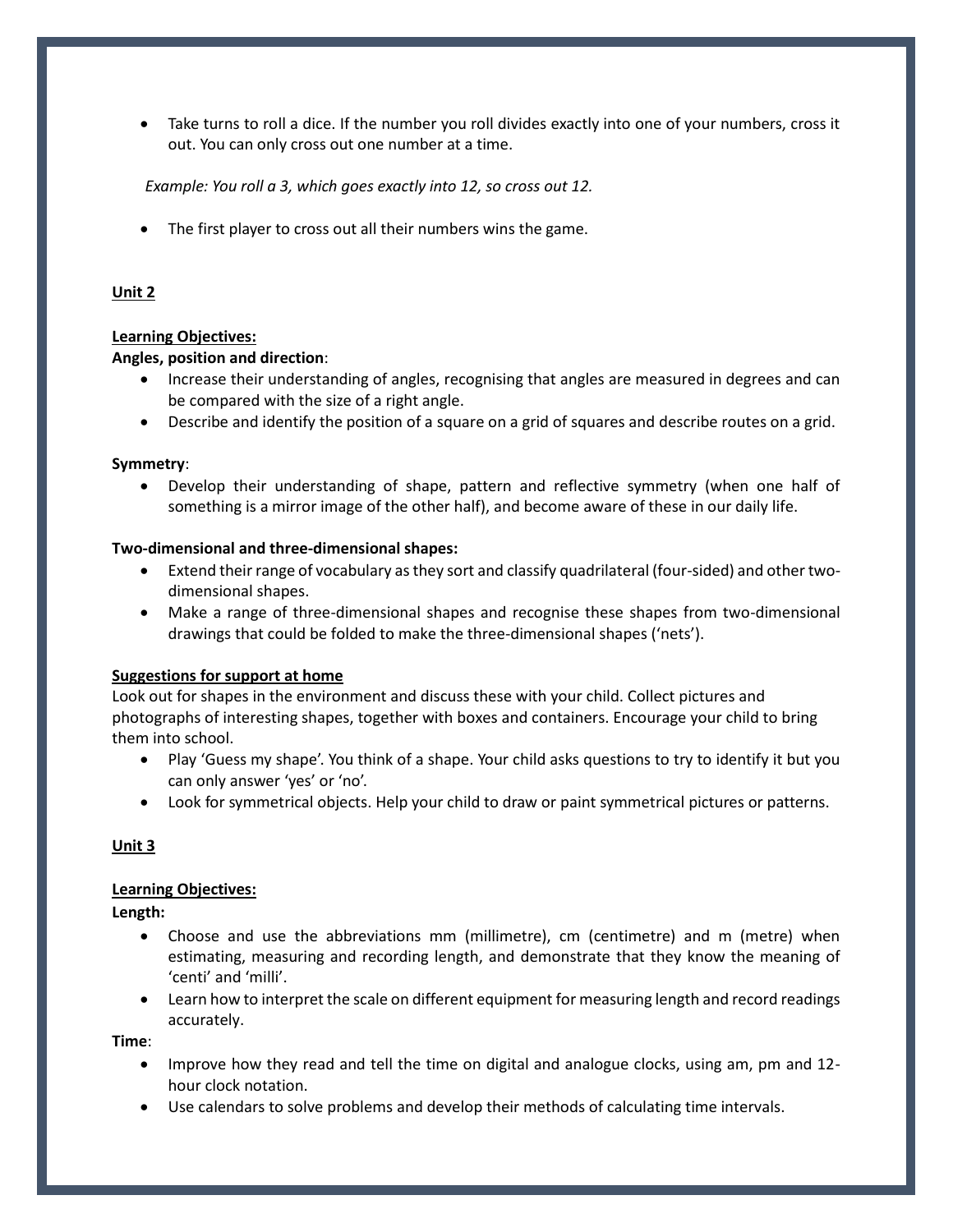#### **Area and perimeter**:

- Learn that area is measured in standard square units, such as centimetre squares and metre squares.
- Develop their understanding of perimeter by drawing rectangles and measuring and calculating their perimeters.

## **Suggestions for support at home**

- Help your child to measure and compare the heights of each person in your household and record the measurements in centimetres and metres, for example, 156 cm and 1.56 m.
- Ask your child to make practical use of clocks or watches available in your home, for example to calculate at what time food will have finished cooking, or how much time they have before they need to leave for school.
- Involve your child in writing important entries onto a family calendar. Ask them to work out how many weeks and days it is until an important family occasion.
- With your child, estimate and measure the length of wood, or other material, used to make a window frame in your home. Measure each side and add the measurements together.

### **Assessment**

The assessment of the pupils' learning is ongoing through every lesson. Through verbal and written feedback, we provide students with support and advice in order to move their learning on in every Maths lesson.

At the end of every unit, pupils will be assessed against the learning objectives for that unit. However, pupils will continue to be assessed against these objectives and particularly the objectives they are finding more difficult, throughout the year. Parents will be given feedback on objectives that need more practice at home, through the parent consultation and reporting cycle.

At the end of the year, the students will complete curriculum based assessments: Cambridge Progression Test and a standardized based assessment – GL Assessments – Progress Test in Maths.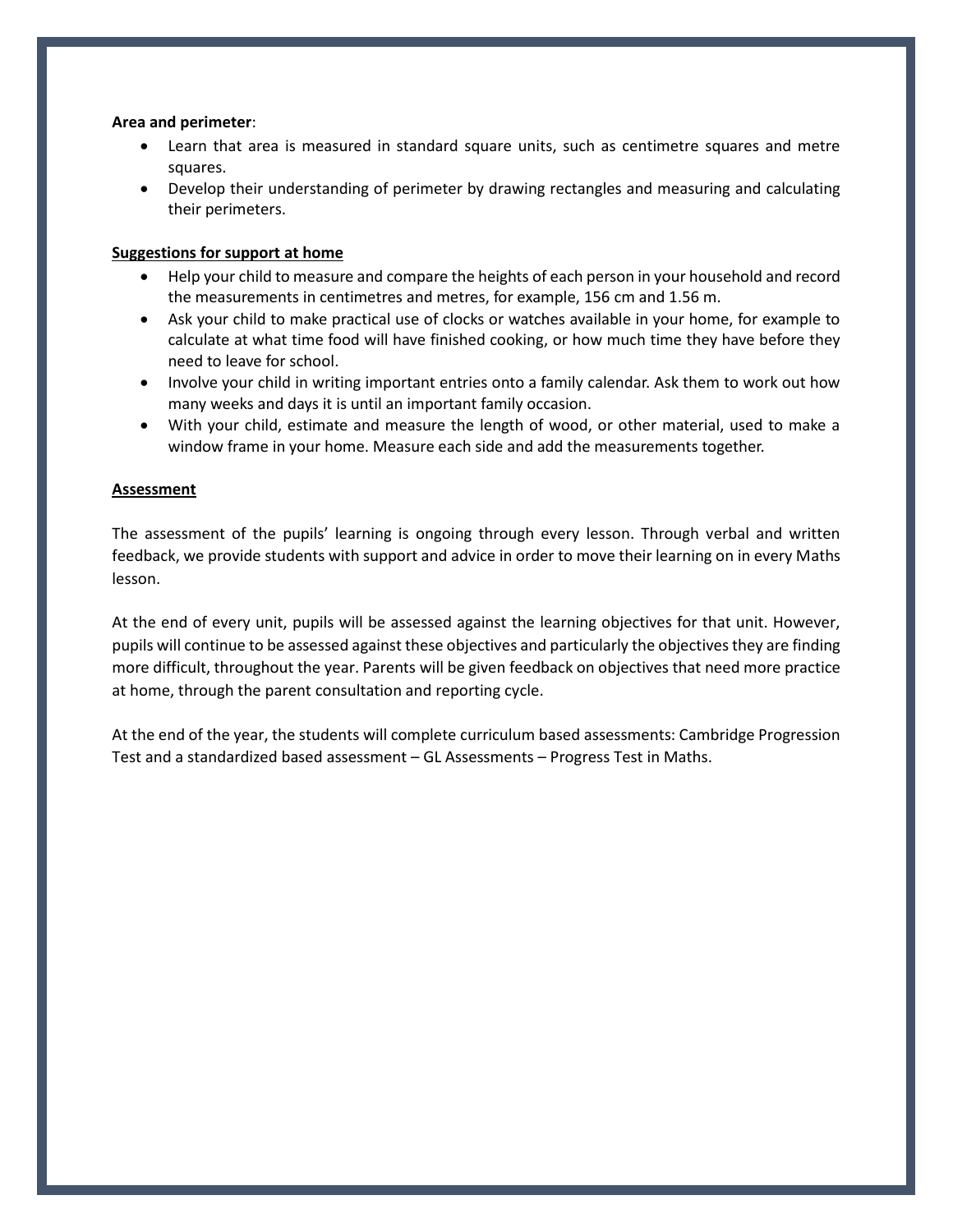

# **Unit 1**

The first unit, which will be taught over the first half term is called 'Solids, liquids and gases'. This unit teaches the pupils about matter and particles and how solids, liquids and gases differ.

The unit is separated into six topic areas.

**Topic 1** introduces the fact that everything around us is formed of 'matter' and that matter can be solid, liquid or gas.

## **Learning objectives**

• Know that matter can be solid, liquid or gas.

**Topic 2** introduces learners to the idea of using a model to explain things in science. **Learning objectives**

- Know that matter can be solid, liquid or gas.
- Make relevant observations and comparisons.
- Collect evidence.
- Present results in drawings.
- Identify simple trends and patterns and suggest explanations for some of these.

In **Topic 3** pupils observe and investigate how solids, liquids and gases behave, using everyday materials.

## **Learning objectives**

- $\notin$  Know that matter can be solid, liquid or gas.
- $\notin$  Make relevant observations and comparisons.
- $\notin$  Choose apparatus and decide what to measure.
- $\notin$  Collect evidence.
- $\notin$  Explain what the evidence shows and whether it supports predictions.
- $\notin$  Communicate this clearly to others.
- $\notin$  Present results in drawings and tables.
- $\notin$  Identify simple trends and patterns and suggest explanations.
- $\notin$  Link evidence to scientific knowledge and understanding.

During **Topic 4**, pupils will be introduced the concept of phases of matter. Pupils will investigate what happens when you heat a substance or cool it down. They will be introduced to the terms melting, freezing and boiling to describe what happens during these phase changes. Pupils will make observations and teachers will help them to explain what they observe using the particle model.

## **Learning objectives**

- Know that matter can be solid, liquid or gas.
- Investigate how materials change when they are heated and cooled.
- Know that melting is when a solid changes into a liquid and is the reverse of freezing.
- Observe how water changes into steam when it is heated but on cooling, the steam turns back into water.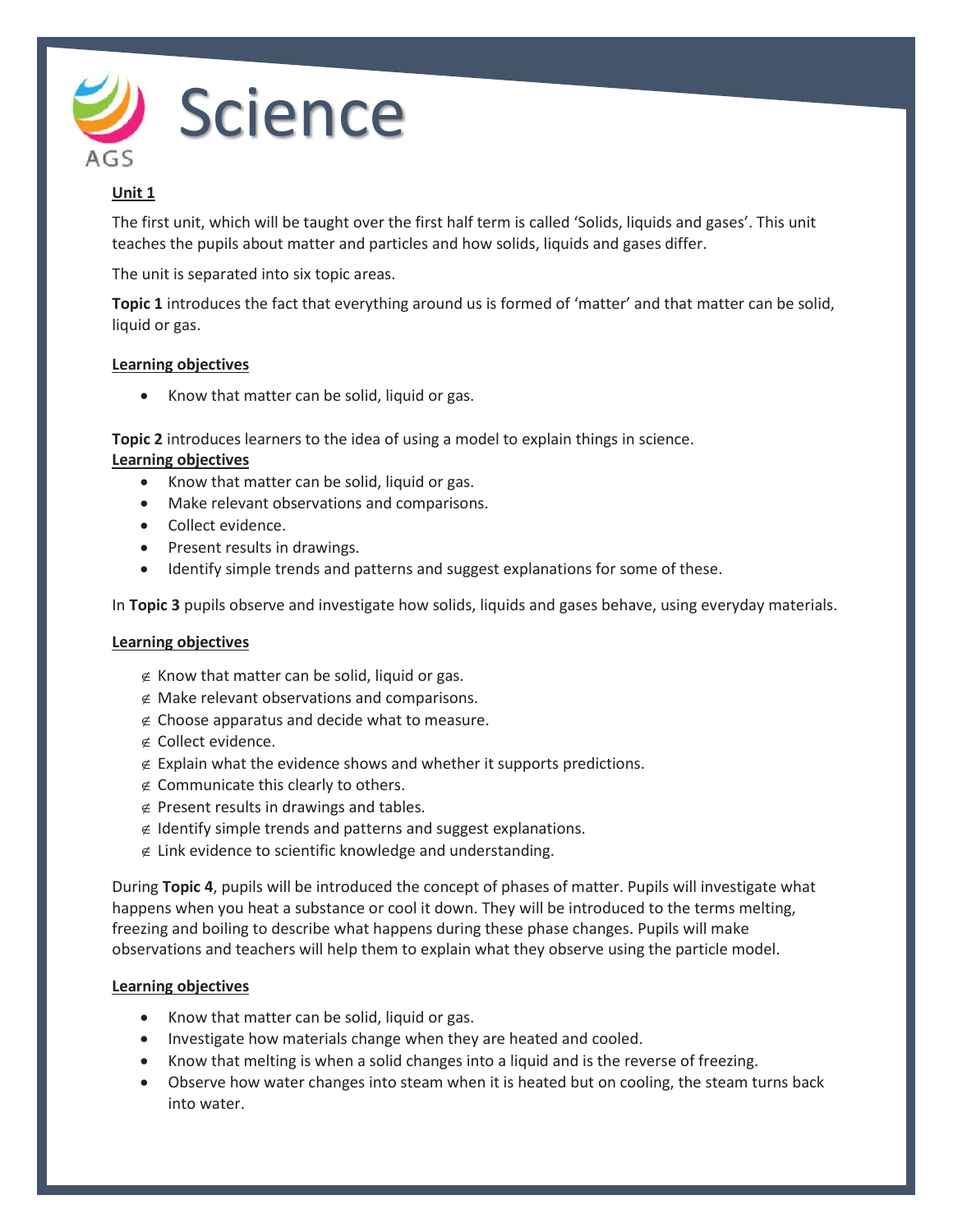**Topic 5** builds on what pupils have already learnt about melting in topic 4. Pupils find out that different types of matter take different lengths of time to melt.

## **Learning objectives**

- Know that matter can be solid, liquid or gas.
- Investigate how materials change when they are heated and cooled.
- Know that melting is when a solid changes into a liquid and is the reverse of freezing.

**Topic 6** builds on the previous two topics. In this topic, pupils will learn that temperature is the key indicator for melting points and boiling points.

#### **Learning objectives**

- Know that matter can be solid, liquid or gas.
- Investigate how materials change when they are heated and cooled.
- Know that melting is when a solid changes into a liquid and is the reverse of freezing.
- Observe how water changes into steam when it is heated but on cooling, the steam turns back into water.

#### **Suggestions for support at home**

The most important facet of this topic is understanding the vocabulary: solid, liquid, gas, melting, boiling, heating, cooling, matter and particle. Pupils should discuss the words in their Mother Tongue at home. This is also a lovely topic to enrich by cooking with your child. As you cook, your child will be able to observe and discuss the changing states of solids, liquids and gases.

#### **Unit 2**

The second unit, which will be taught over the second half of the term is called 'Sound'. The unit is separated into nine topic areas.

During **Topic 1**, the key concepts explored are that sounds come from sources, and that sound

travels through materials.

#### **Learning objectives**

- Demonstrate that sound travels through materials.
- Make relevant observations and comparisons in a variety of contexts.
- Collect evidence.

**Topic 2** shows pupils that sound travels through all materials. The denser and harder the material, the better the sound travels through it. This means it travels best through solids. Not only does it travel faster through solids, it also loses less energy.

#### **Learning objectives**

- Investigate how well sound travels through different materials.
- Collect evidence.
- Make relevant observations and comparisons.
- Test an idea or prediction.
- Present results in drawings, bar charts and tables.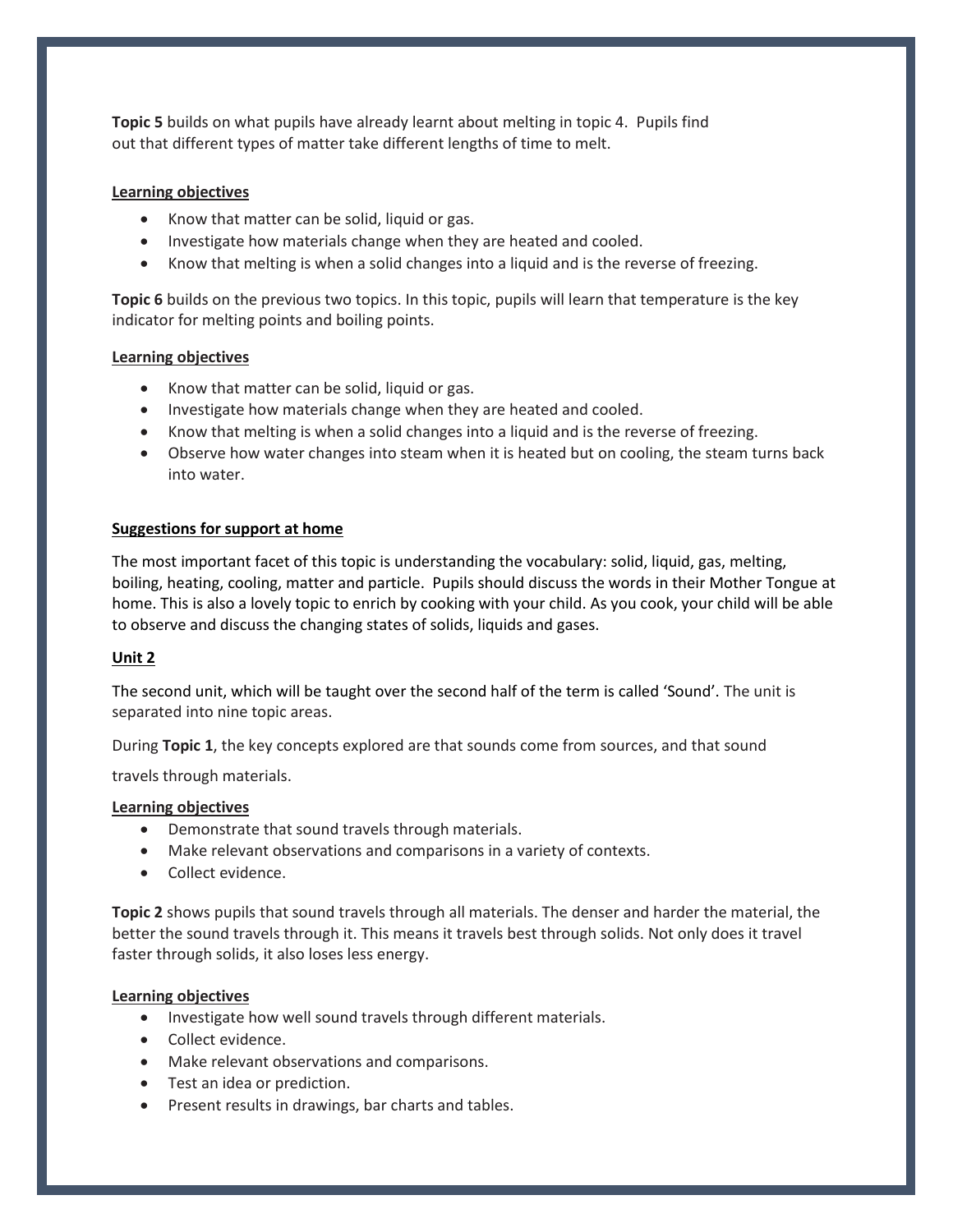• Identify trends and patterns in results.

**Topic 3** introduces the idea of how sound travels. Sound is a transfer of vibrations from an object to our ears. Vibrations travel from the source, through materials, until they reach our ears. We can hear these vibrations as sounds.

#### **Learning objectives**

Demonstrate that vibrations cause sound

In **Topic 4**, learners will investigate loud and soft sounds, and how to make sounds louder. The key concept is that trapping the sound vibrations makes the sound louder.

### **Learning Objectives**

- Investigate how sounds can be loud or soft.
- Make relevant observations and comparisons.
- Measure length.
- Collect evidence.
- Suggest a question to test and make predictions. Communicate these.
- Design a fair test to answer the question.
- Plan how to collect sufficient evidence.

**Topic 5** is all about the volume of sound. The key concept is that sound volume can be measured in units called decibels. Small vibrations produce soft sounds. Large vibrations produce loud sounds.

#### **Learning Objectives**

Measure volume of sound in decibels.

**Topic 6** explores the idea of muffling sounds. Pupils think about why it is sometimes necessary to muffle sounds.

#### **Learning Objectives**

• Investigate how effective some materials are in preventing sound from travelling through them.

**Topic 7** explores the idea of pitch. Pupils will understand that pitch relates to high and low sounds. They will investigate how to change the pitch on a range of musical instruments.

#### **Learning Objectives**

- Investigate the way pitch describes how high or low a sound is.
- Explore how pitch can be changed in musical instruments in a range of ways.

#### **Suggestions for support at home**

The most important facet of this topic is understanding the vocabulary: sound, vibration, volume, decibel, pitch, high and low. Children should discuss the words in their Mother Tongue at home. An enrichment activity for this topic could be filling bottles with volumes of water and blowing over the top of the bottle. How does the level of water change the sound?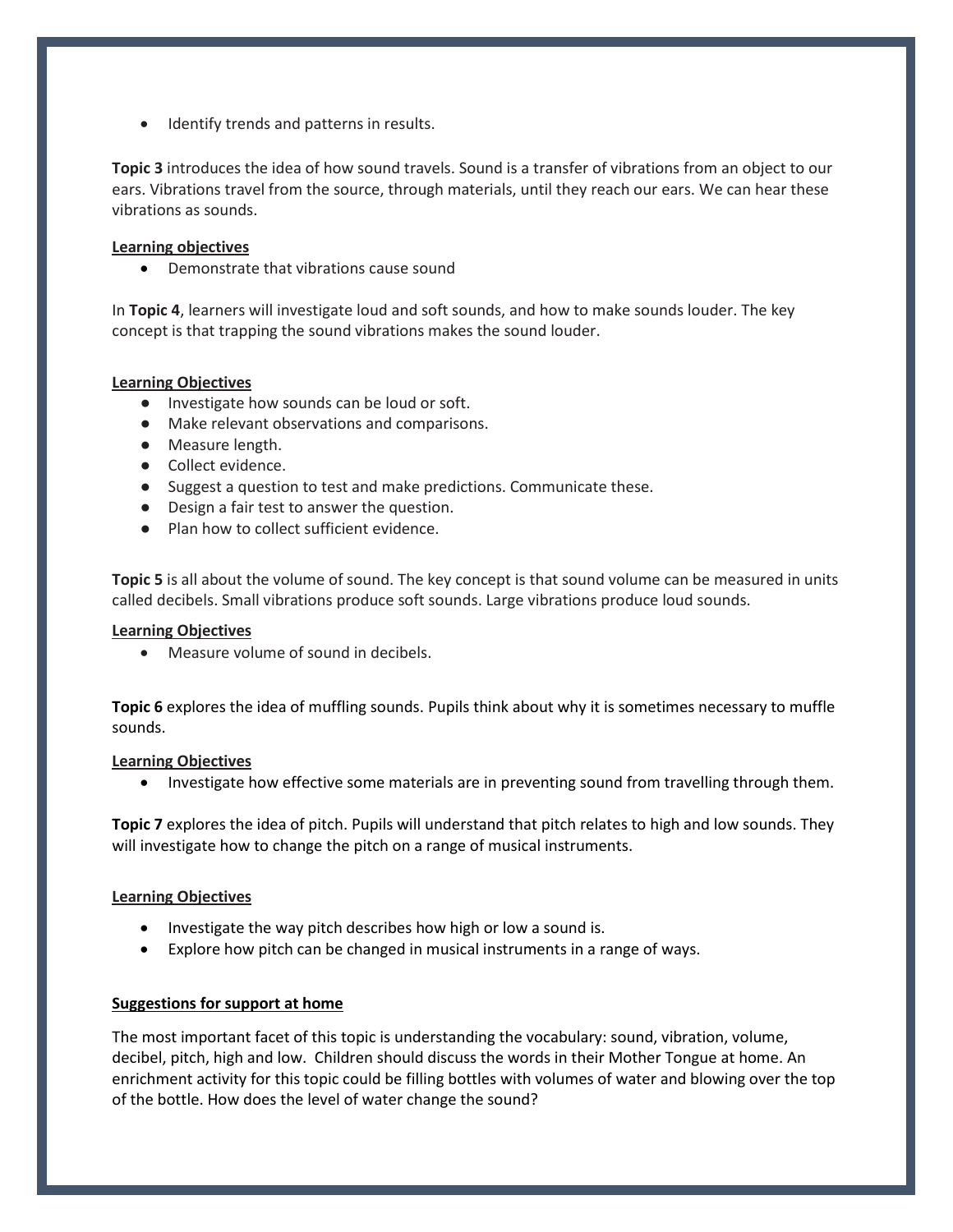# **Assessment**

The pupils will complete a unit assessment at the end of each unit, which will assess the pupils learning against the objectives.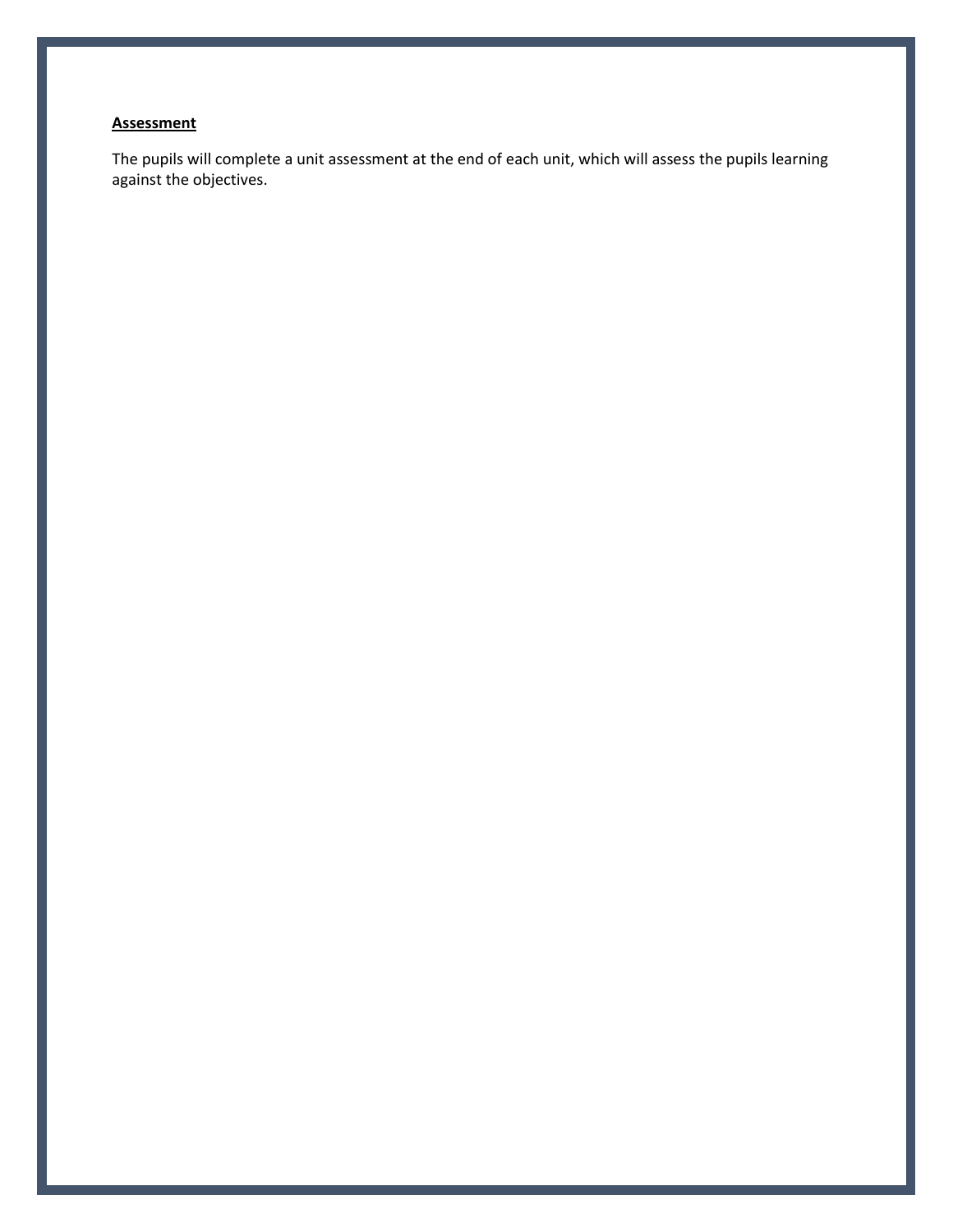

In the second term, Grade 4 are learning about Saving the World. Pupils will learn that rainforests once covered 14% of the earth's surface, however today, they cover less than 5%. Every second, an area of the rainforest the size of a football field is being destroyed. Some scientists believe that, if we lose our rainforests, we might put our whole planet at risk. What will we do to help save the rainforest? Pupils will have the opportunity to make a difference in and around the school and visit different project work in Muscat that are helping save different aspects of our planet.

The International Primary Curriculum has links to other subjects, however, the learning objectives in this unit focus primarily on Geography goals.

### **In Geography, pupils will:**

- Be able to use geographical terms.
- Be able to use maps at a variety of scales to locate the position and geographical features of particular localities.
- Be able to use secondary sources to obtain geographical information.
- Be able to express views on features of an environment and the way it is being harmed or improved.
- Be able to communicate their geographical knowledge and understanding to ask and answer questions about geographical and environmental features.

Knowledge will be learnt and skills and understanding developed through different projects including:

- Rainforests
- Land Use
- Coasts
- Oceans

#### **Suggestions for support at home**

Children by nature are curious creatures. Combine this with their generation's access to the internet, they are more exposed to the world than some of their peers and other generations.

Pupils should:

- Find ways at home to protect the environment e.g. reduce waste.
- Write newspaper articles to highlight the main reasons for e.g. deforestation or plastic in the oceans.
- Keep up to date with current affairs<https://www.bbc.co.uk/newsround>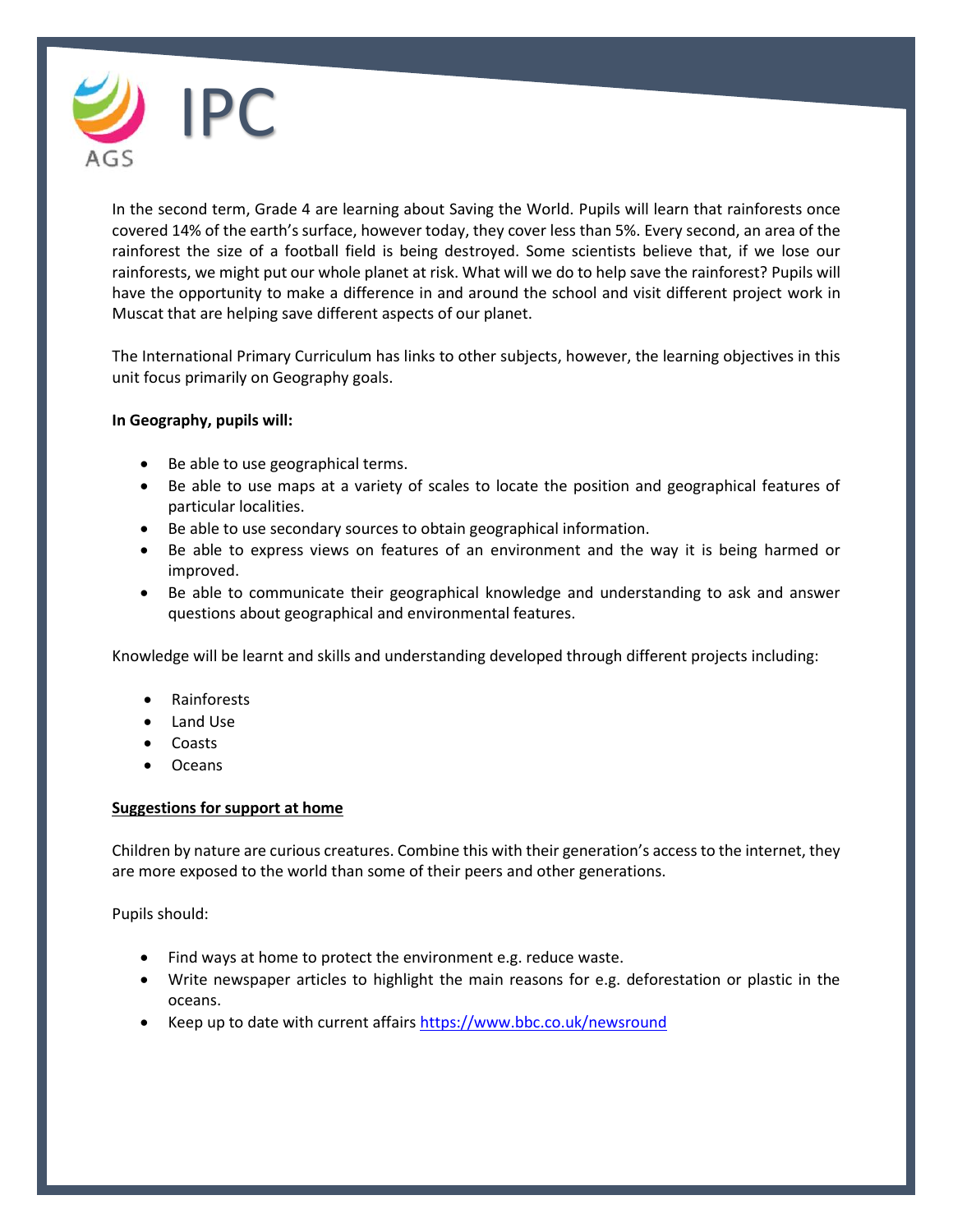#### **Assessment**

There will be no tests however the assessment of pupil's learning will be on-going in lessons. Knowledge will be assessed through oral and written quizzes, skills measured through observations and selfassessment and written and oral feedback on pupils' journals and presentations will be given to develop their understanding.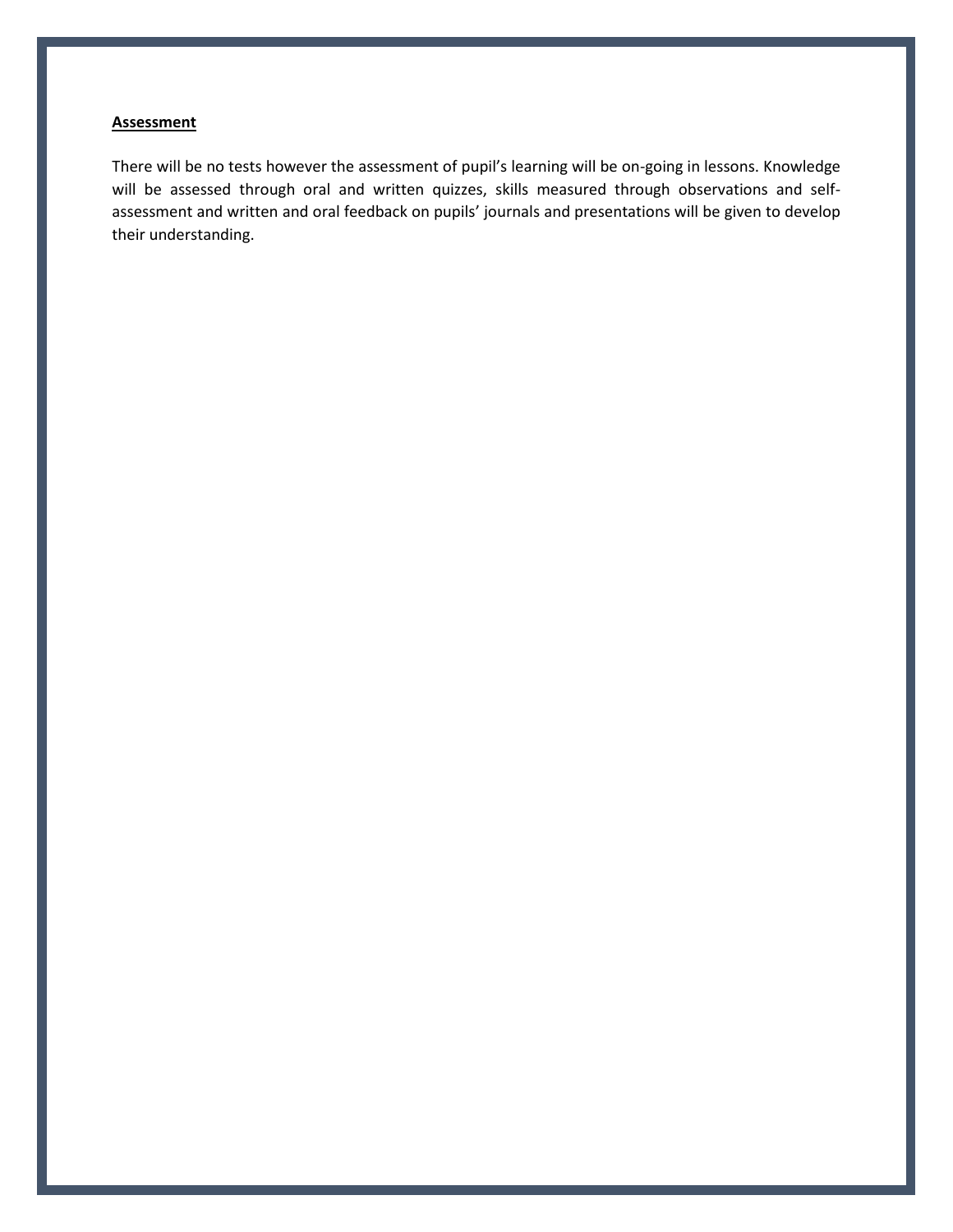

This term, pupils will study PE through Athletics and basketball.

# **Unit 1**

## **Athletics:**

- In this unit pupils will be introduced to the concept of throwing for distance using a range of objects.
- Pupils will be introduced to jumping for distance.
- Pupils will replicate running challenges and competitions that require both speed and stamina.
- In all athletic activity, pupils will engage in performing skills, measuring and recording their own performance.

Pupils will develop the ability to follow safety procedures and handle equipment correctly. All athletics lessons are working towards developing and refining skills to help pupils prepare for KS2 Sports day. Pupils during this term may be invited to represent AGS in the MPSL u9 & u11 Athletics competitions.

# **Unit 2**

# **Basketball:**

- In basketball pupils will think about the use of strategies learned in benchball and how to use these strategies to outwit opponents.
- Pupils will focus on improving the skills of
	- **Passing**
	- **Receiving**
	- Dribbling
	- **Shooting**
- Pupils will find be encouraged to find ways of attacking successfully through discovery.
- Use a variety of simple tactics for attacking well, keeping possession of the ball as a team, and working to get into scoring positions.
- Pupils will gain better understanding of basketball rules.

## **Swimming:**

When swimming lessons are being taught, all pupils at AGS will follow the whole school swimming curriculum.

All pupils at AGS will follow the whole school swimming curriculum. Pupils will work through ascending levels of a holistic swim programme that leads up to Cambridge iGCSE standard (Level 10). The level that pupils are working towards are determined based on their current swimming ability. The expected working level for each age corresponds with the grade pupils are in, for example, Grade 1 should be working towards level 1 whereas Grade 5 should be working towards level 5. Some pupils will be working below or above expected levels based on their ability.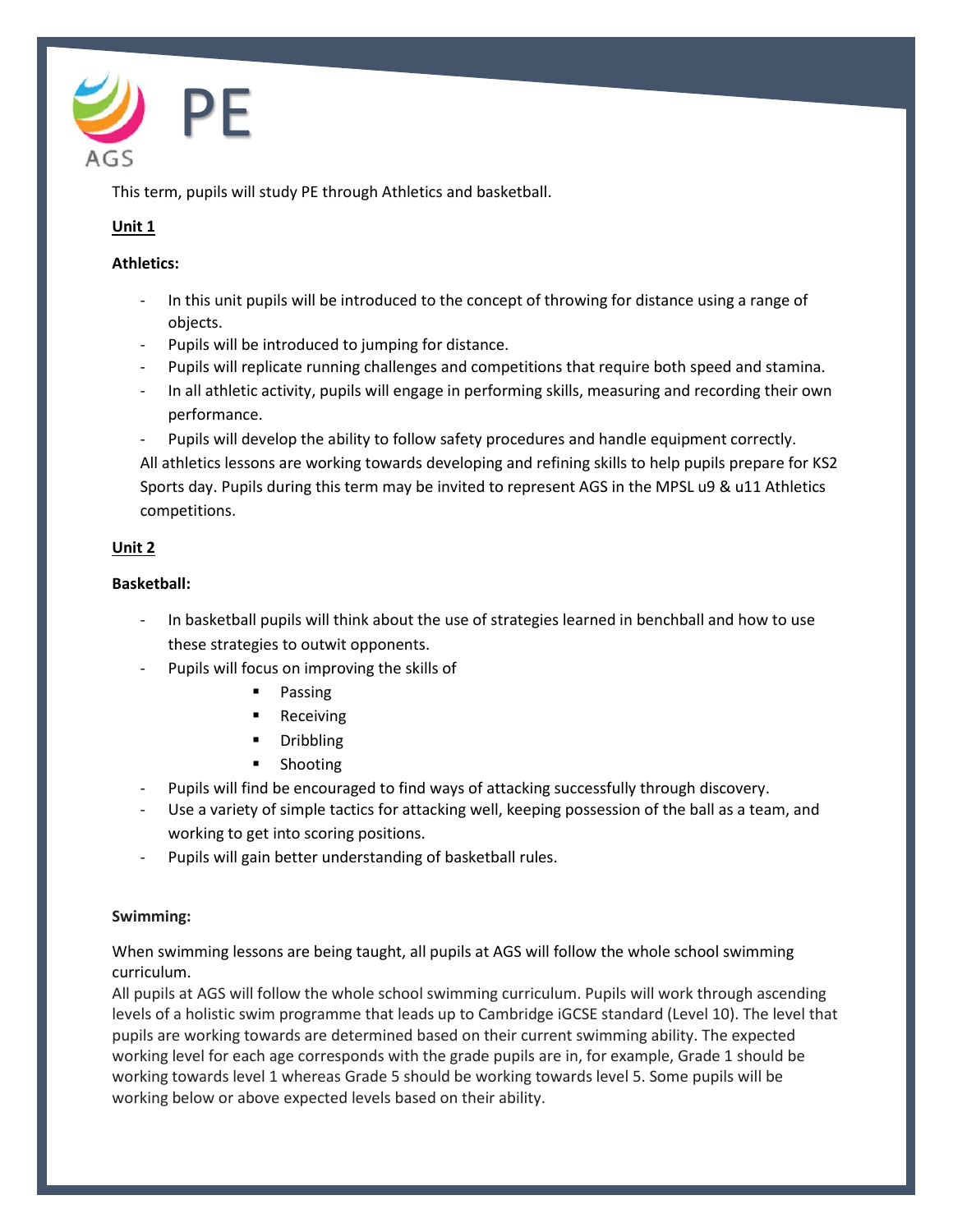

This term the pupils of grade 4 will commence a new IPC Topic, 'Saving the World'. They will focus on a variety of examples of rainforest art. These can be by indigenous artists, and also artists from the host and home countries. They will start by looking at examples of Henri Rousseau's art - Exotic Landscape, 1910 and The Flamingoes, 1907.

The pupils will try to identify the techniques Rousseau used in his art, for example:

-Each leaf is clearly outlined in charcoal and is then filled in with colour

-Objects are drawn out of scale with each other

-Animals and people are drawn with a simplified anatomy

-A silhouette effect is often used in the background

#### **Aims and Objectives:**

**By the end of the unit, pupils will be able to:**

- Use art as a means of self-expression.
- Choose materials and techniques which are appropriate for their task.
- Explain their own work in terms of what they have done and why.
- Talk about works of art, giving reasons for their opinions.
- to create a poster.

#### **Research activity**

- Pupils will be asked to create a poster explaining how we can save the earth.
- Pupils will be asked to choose one of Rousseau's artwork and to try to replicate his technique using paints, pastels, pencils, charcoal or chalks to draw a rainforest plant, flower or animal in their sketchbooks.

#### **Assessment:**

Pupils will be asked to create their own rainforest landscapes in a similar style to one of the chosen artists from the host or home countries.

#### **Suggestions for support at home:**

To help your child enrich their artistic lives at home, parents can support by creating more artistic activities with their child and encourage them to practice more on the lesson we have covered in class in order to maximise the quality of their skills.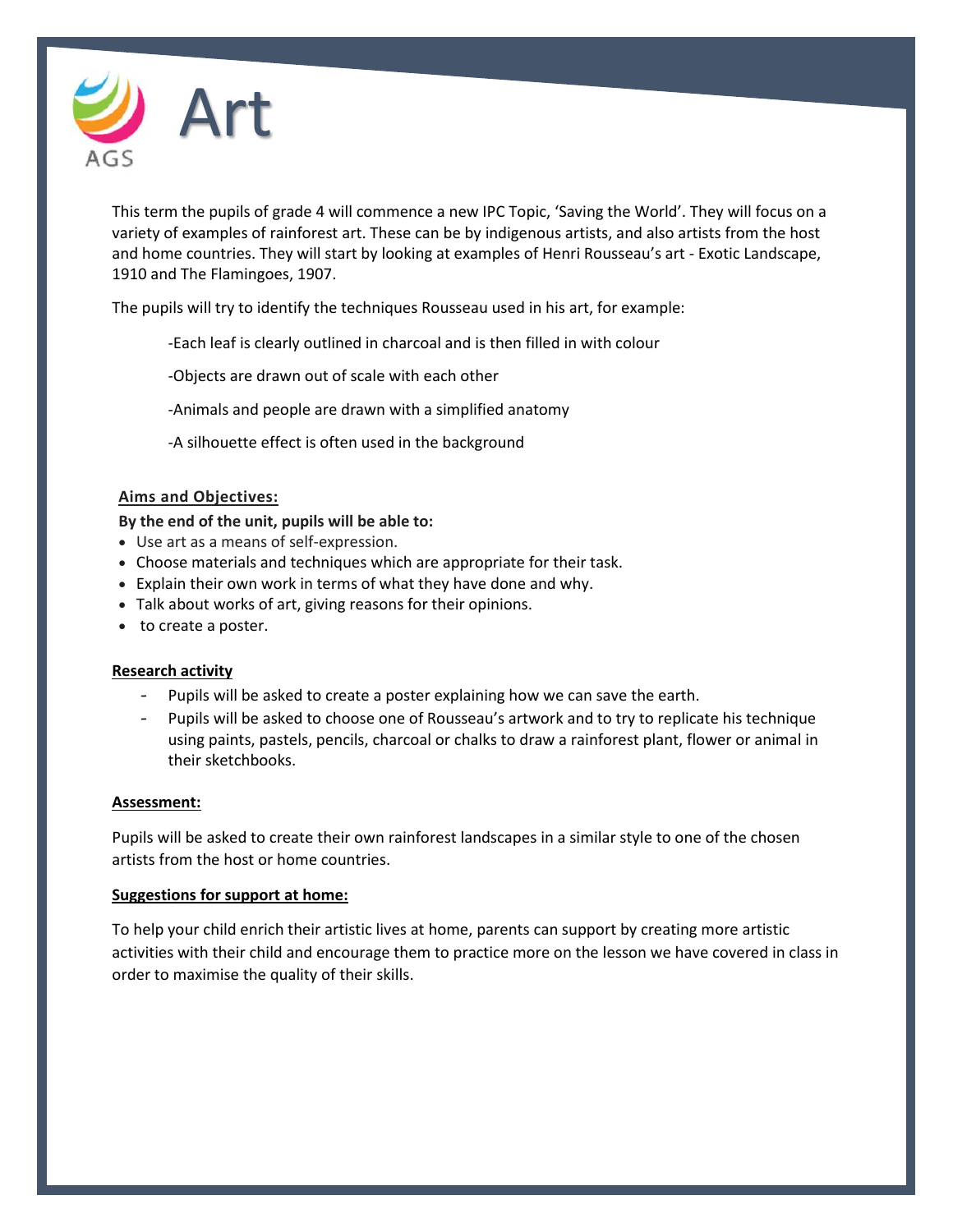

This term in Drama and Music, Grade 4 pupils will begin working through the script 'Mystery at Magpie Manor', this year's Junior School Musical. We will be concentrating mainly on choreography, singing, chorus performance. All pupils will be expected to recite the lyrics to the songs. Each class will also be allocated certain songs which will require movements that need to be learnt and rehearsed ready to perform on stage to an audience.

They will develop further skills in character development and how to deliver a confident and convincing performance to an audience. Elements of drama will be recapped, along with techniques learnt in music, melody/rhythm, pace/tempo and delivery.



#### **Suggestions for support at home**

You can support your child in many different ways when they are practising their lines or songs at home. Encourage them to project their voice by getting them to stand at one end of the room or at the bottom of the stairs, whilst you stand at the other end or at the top of stairs when they are speaking to ensure they raise their voice so that you can hear them. Songs will be sent home on Seesaw so please play them for your children daily so they can practise the lyrics to the music.

This performance will be open to all parents to come and watch on the **18th and 19th March** to see what the children have been working towards. We hope to see you there!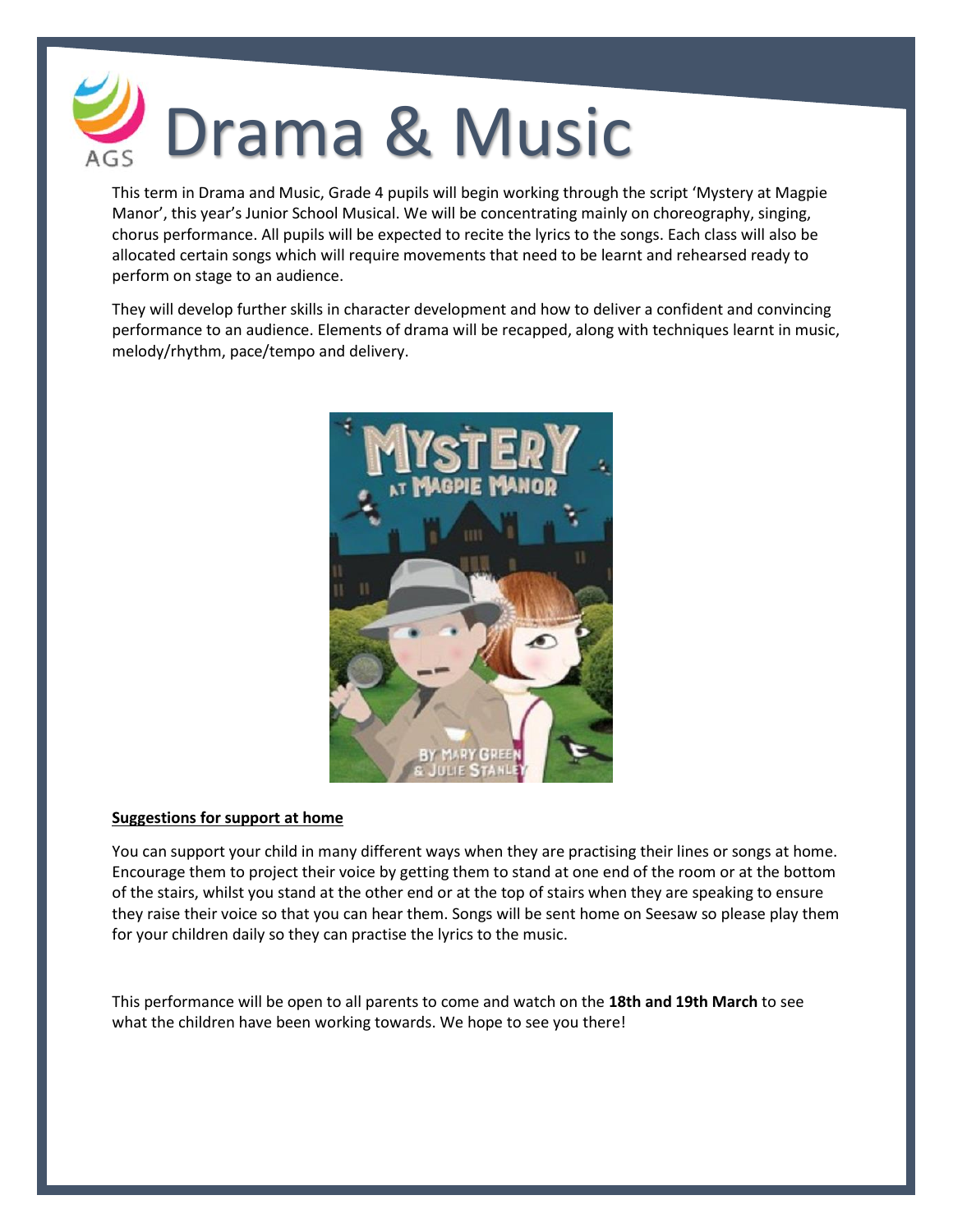

The Scheme of Work followed for French is that provided by the Primary French Project, which has been devised by the Institut Français https://www.institut-francais.org.uk/ .

**Module 3**, which will be taught over the first half-term, focuses on the following broad themes:

#### **Learning Objectives**

### **Leçon 11:**

- Find out what a conjunction is.
- Learn how to use the conjunction ou to link two words together.

- Be able to understand and ask questions using (C'est + noun?), C'est Paris ? Oui, c'est Paris Non, c'est Belfast.

#### **Leçon 12:**

- Understand and respond to some more classroom instructions.
- Find out about new Paris landmarks and learn how to name them.
- find out about vowels/consonants.
- Find out about the ligature 'oe' and be able to identify it when you see and hear it.

### **Leçon 13:**

-find out about strategies to develop accurate pronunciation and to memorise vocabulary

- learn how to give a number label in written and spoken form
- be able to ask questions in pairs using number labels and answer those questions using Oui or Non.

#### **Leçon 14:**

-Learn how to say the numbers 7, 8, 9 and 10.

- Be able to ask and answer questions in pairs using number labels, C'est and the conjunction ou.

#### **Leçon 15:**

- Check your knowledge of numbers 0 to 10.
- Check your knowledge of Paris monuments.

- Check your ability to ask questions, combining the use of C'est, the conjunction ou, some proper nouns and the right intonation.

**Module 4**, which will be taught over the first half-term, focuses on the following broad themes:

#### **Learning Objectives**

#### **Leçon 16:**

- Find out about new Paris landmarks and learn how to name them.

- Find out what an adverb and a verb are and how they are used to construct sentences.

- Learn how to use the adverbial phrase à Paris,… (in Paris…) + the verb il y a (there is/there are) to talk about what there is in Paris.